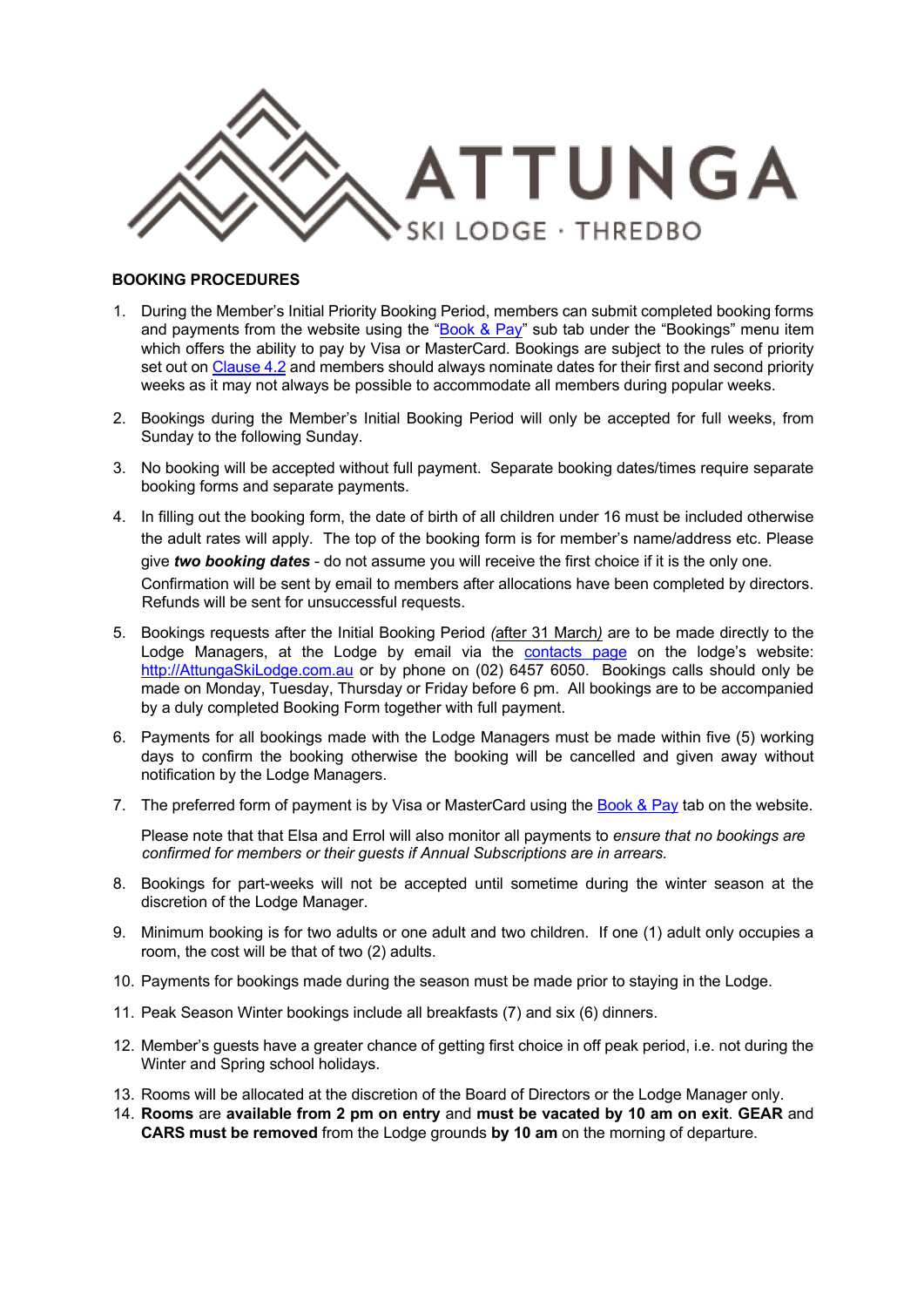- 15. The combination lock of the front door is determined every Sunday by the Manager (not by the booking officer). Call the managers just prior to your stay for the door combination or, alternatively, ring the intercom to attract the Manager upon arrival.
- 16. All bed linen and towels are provided and are commercially laundered by the Lodge Manager at the end of each week.
- 17. **Members are fully responsible for guests whether guests are either accompanied or unaccompanied, i.e. a member is responsible financially (bookings and damage) and for the behaviour of their family and guests.**

# **CANCELLATION PROCEDURES**

18. Any refunds will be made during the season as they occur. Should you wish to cancel a booking, please contact the Lodge Managers who will confirm the cancellation. Please **also** contact Iain Morries on *iainmorris@attungaskilodge.com.au,* who will arrange the refund directly to your bank account, less a cancellation fee of 10% of the booking cost if cancelled more than seven (7) days before the booked period. If a cancellation is made within seven (days) of the booking, the cancellation fee will be 50% of the cost of the booking unless the Lodge Managers are able to rebook the room(s) during that seven day period.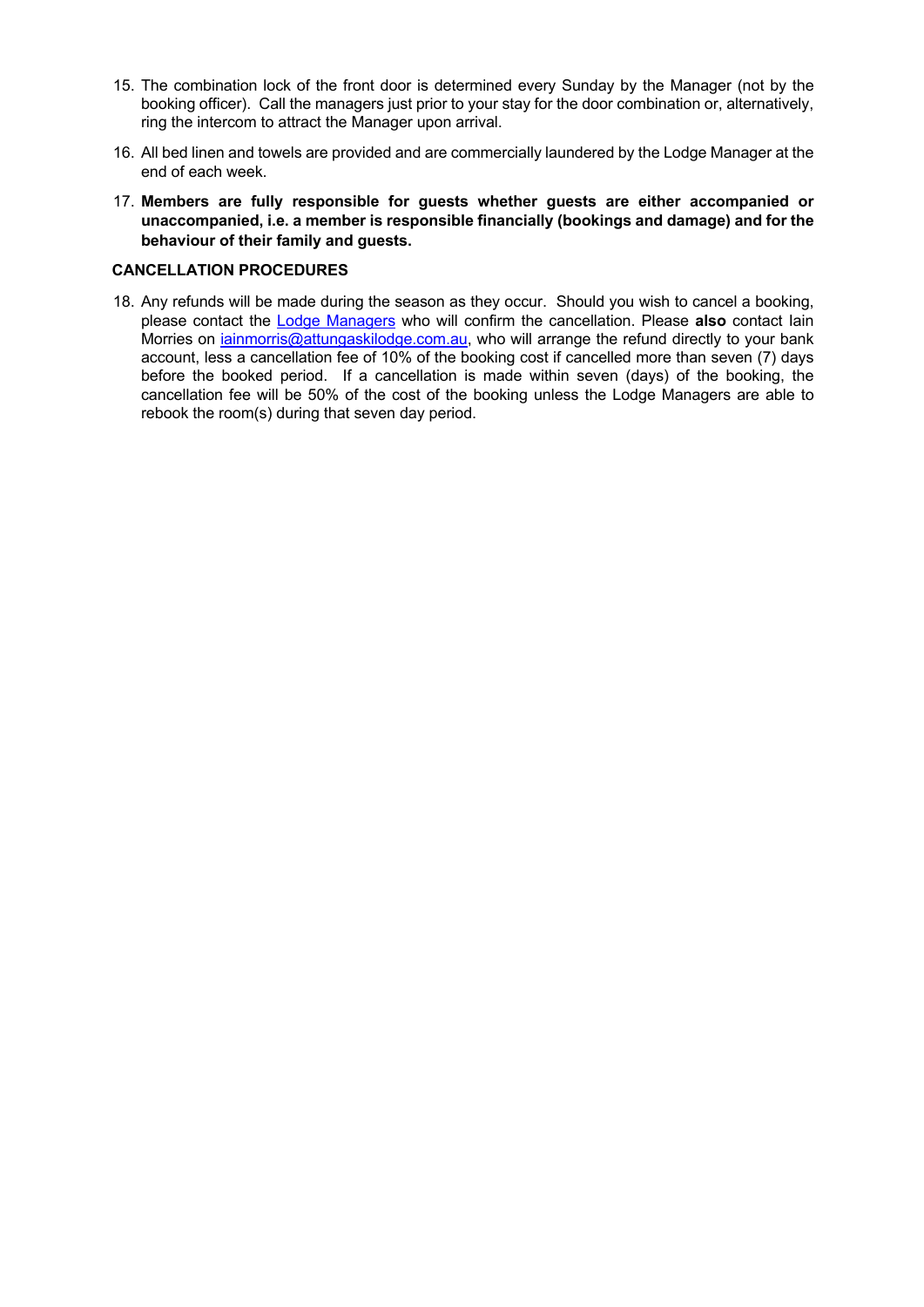# **ATTUNGA SKI LODGE LIMITED HOUSE RULES**

# **WINTER SEASON**

# **ON ARRIVAL:**

Room allocations are displayed on the notice board inside the front door.

### **ROOMS ARE AVAILABLE FROM 2.00 PM.**

Room allocations cannot be changed and are at the sole discretion of the Lodge Managers.

MFALS<sup>.</sup>

Welcome drinks at 6 pm Sunday night. The managers will arrange Gluhwein and Nibbles in the lounge area - all are invited to attend and meet the other guests.

Children's Dinner - 6 pm excluding Wednesday Night. *PARENTS MUST SUPERVISE THEIR CHILDREN DURING ALL MEALS.* 

Adults Dinner - 7.30 pm

Breakfast is served between 7.30 and 9.00 am.

Tea and coffee is available in the dining room at all times. (Milk is provided for tea and coffee only).

All other beverages are supplied by the guests.

If you wish to invite friends to dinner please ask the managers well in advance to book them in.

# **GENERAL:**

NO SMOKING IN LODGE.

PLEASE REMOVE SHOES IN THE CHANGE ROOM BEFORE ENTERING STAIRWELL.

Residents are asked to consider the comfort and needs of fellow guests and are responsible for the behaviour of their invited guests.

Please keep the lounge and common areas tidy.

Return all crockery etc. to the kitchen after use.

Residents are personally responsible for damage to club property and will bear the cost of repairs. All parties must cease at midnight.

### **ROOMS:**

All Linen is provided. Pillow slips, top and bottom sheets must be used. At the end of each week before check out you are requested to strip your beds (DO NOT REMOVE MATTRESS PROTECTORS OR DOONA COVERS UNLESS SOILED) and leave linen in the blue bags provided outside the laundry.

#### Empty all rubbish from rooms.

Vacate rooms and Car park by 10 am. Should you wish to stay in the village that day, luggage may be left in the change room and the sauna area may be used for changing.

#### **CAR PARK;**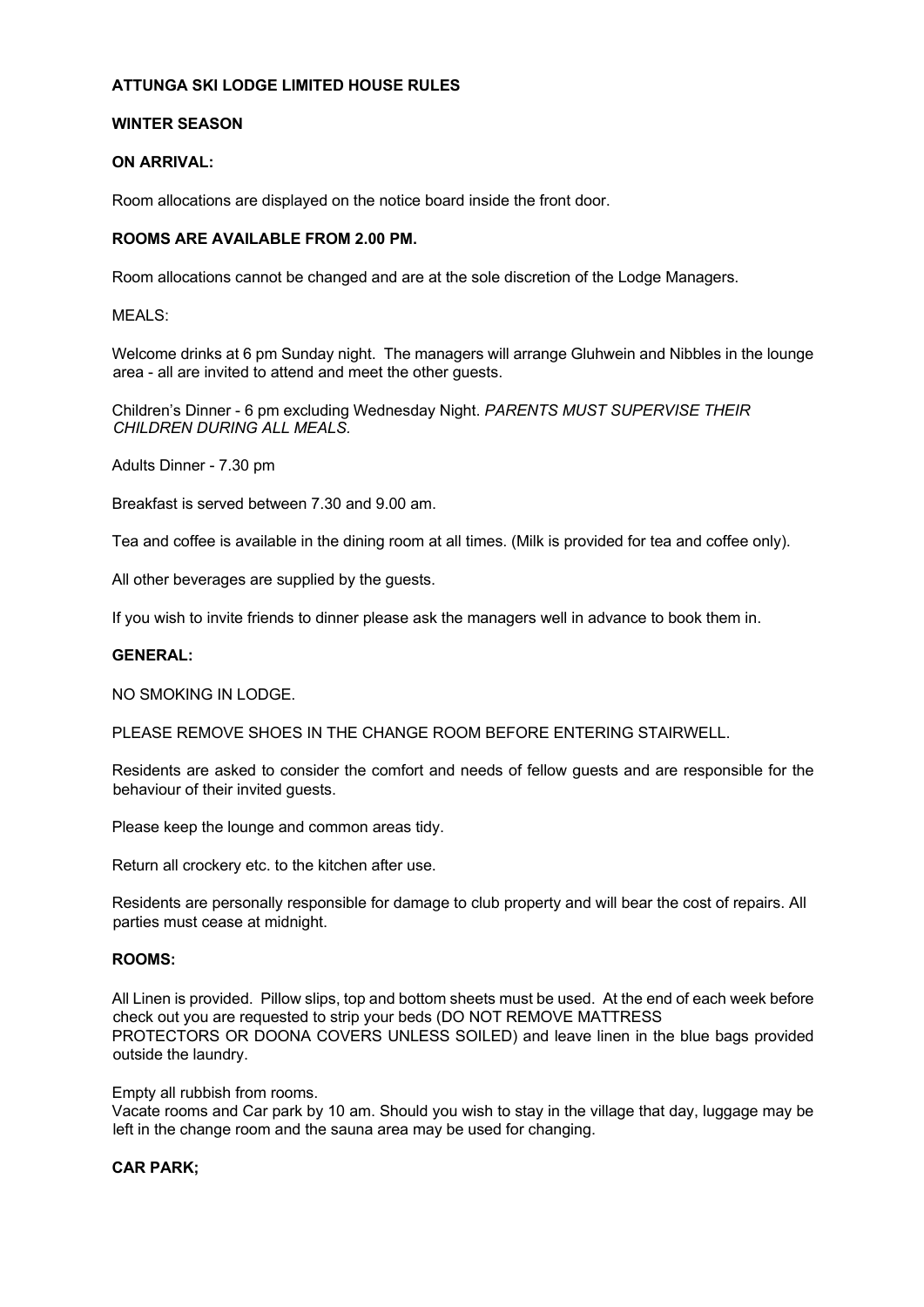CARS MUST BE REMOVED FROM THE CAR PARK BY 10 AM EACH SUNDAY. *THE CAR PARK IS AVAILABLE TO MEMBERS ONLY.* 

# **STORAGE:**

Resident's pantry and fridge is situated in the dining area for food stuffs and beverages. Perishable foods cannot be stored in the bedrooms. Please mark all food items with your name before storing in the pantry/fridge.

### **KITCHEN:**

Residents are requested to wash up all crockery etc. used during the day, for Lunches and after Wednesday Night dinner.

All other washing up will be done by the managers provided it is returned to the washing up area in the kitchen. The dish washing machine will be operated by the manager only during winter.

### **OVERFLOWS:**

Overflows are only permitted by prior arrangement with the Booking Officer.

### **TABLE TENNIS/GAMES ROOM:**

Operating Hours: 9.00 am to 10.00 pm.

#### **SAUNA:**

Operating Hours: 10 am to 10 pm.

NO FOOD, DRINK, GLASSWARE OR SMOKING IS ALLOWED IN SAUNA AREA. NO ENTRY TO CHILDREN UNDER 12 WITHOUT ADULT PRESENCE AND SUPERVISION.

Equipment instructions must be followed or consult Manager. Showers before use of both Spa and Sauna are compulsory.

## **CHILDREN:**

Please see they do not disturb the comfort of others, or damage lodge property by playing too robustly. Children should be supervised at all times and where possible their group activities should be confined to the children's playroom adjacent to the main lounge.

# **GUESTS:**

Members are responsible for their guests and any damage caused by them.

### **BREAKAGES:**

Please report all breakages and malfunctions to the Manager so that repairs or replacements can be effected.

# **MANAGERS:**

To minimise the domestic chores required of guests and to assist in the smooth running of the lodge, the Board of Directors have appointed a manager/caretaker to run the lodge on a day to day basis on its behalf. Please respect the authority of the manager. **SUMMER ONLY**